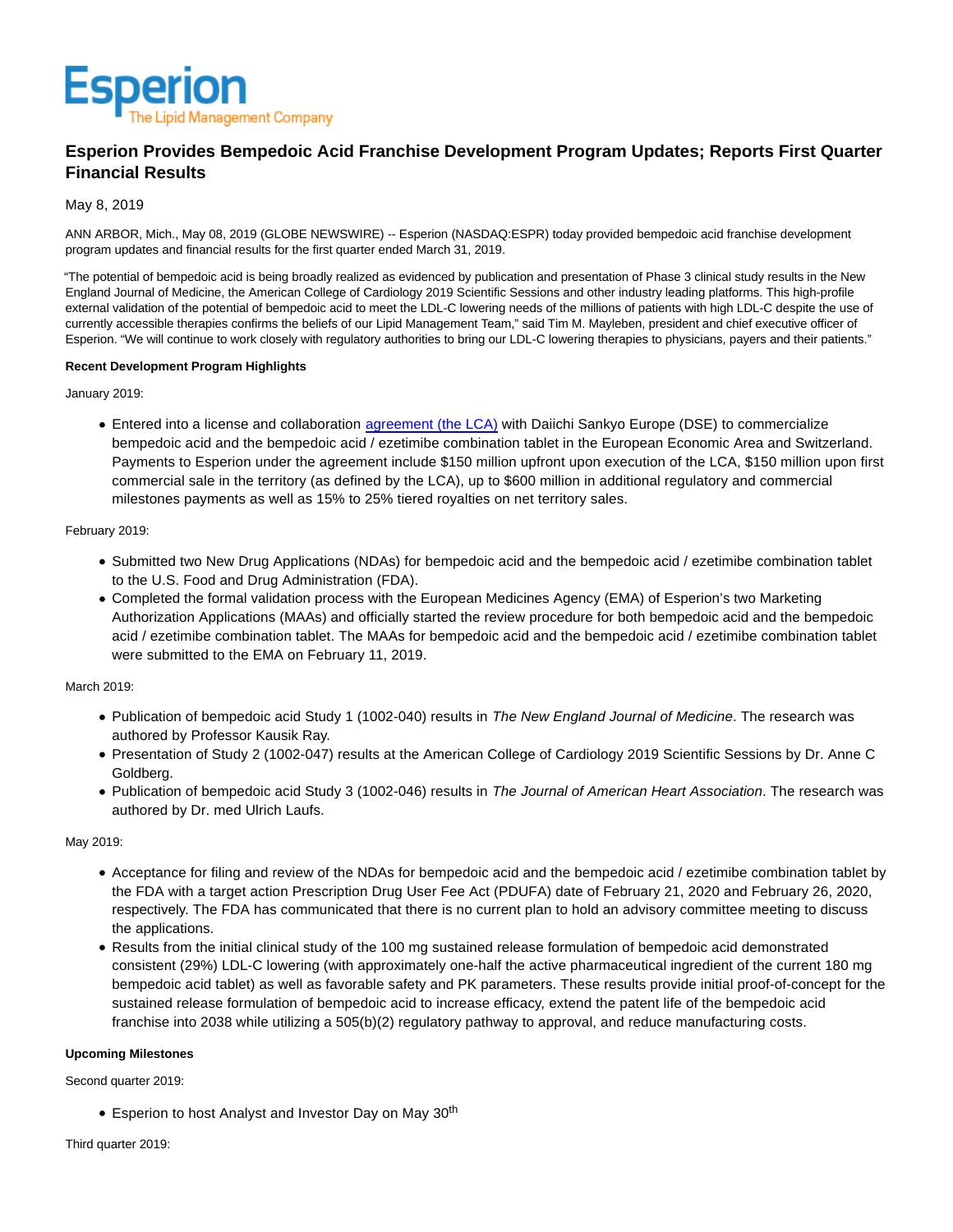Completion of enrollment in the 12,604 patient CLEAR Cardiovascular Outcomes study

Second half 2019:

- Top-line results from the 12-week, Phase 2 clinical study (1002-058) of the bempedoic acid / ezetimibe combination tablet in 242 patients with elevated LDL-C and type 2 diabetes mellitus
- Pivotal Phase 3 trial initiation of bempedoic acid in patients with elevated LDL-C and type 2 diabetes, to support a glycemic control indication in adults with both hypercholesterolemia and type 2 diabetes mellitus

### **2019 Financial Outlook**

Esperion expects full-year 2019 net cash used in operations to be \$25 to \$35 million, driven by the following components:

| Collaboration and license agreement cash source | \$150 million                  |
|-------------------------------------------------|--------------------------------|
| R&D cash used                                   | \$115 million to \$120 million |
| SG&A cash used                                  | \$60 million to \$65 million   |

Esperion expects that current cash resources, coupled with expected milestone payments under the European commercial collaboration agreement, as well as bempedoic acid and the bempedoic acid / ezetimibe combination tablet commercial sales, are sufficient to fund operations until operating cash flow is positive.

### **2019 First Quarter Financial Results**

As of March 31, 2019, cash, cash equivalents, restricted cash and investment securities available-for-sale totaled \$229.7 million compared with \$136.3 million at December 31, 2018.

Revenue was \$145.4 million for the first quarter of 2019, compared to \$0.0 million for the comparable period in 2018. Revenue was attributable to the initial recognition of the upfront payment from the DSE collaboration agreement.

Research and development expenses were \$46.3 million for the first quarter of 2019, compared to \$40.9 million for the comparable period in 2018. The increase in research and development expenses was primarily related to the clinical development costs for bempedoic acid and the bempedoic acid / ezetimibe combination tablet, including costs to support the ongoing CLEAR CVOT, regulatory submissions and increases in our headcount.

General and administrative expenses were \$12.2 million for the first quarter of 2019, compared to \$6.0 million for the comparable period in 2018. The increase in general and administrative expenses was primarily attributable to costs to support public company operations, including costs to support pre-commercialization activities, further increases in our headcount and stock-based compensation expense, and other costs to support our growth.

Esperion had a net gain of \$87.4 million for the first quarter of 2019, compared to a net loss of \$46.1 million for the comparable period in 2018.

Esperion had approximately 26.9 million shares of common stock outstanding, with another 5.3 million issuable upon exercise of stock options and warrants and vesting of restricted stock units as of March 31, 2019.

#### **Bempedoic Acid**

Bempedoic acid is our lead, non-statin, complementary, orally available, once-daily, LDL-C lowering therapy. With a targeted mechanism of action, bempedoic acid is a first-in-class, ATP Citrate Lyase (ACL) inhibitor that reduces cholesterol biosynthesis and lowers LDL-C by up-regulating the LDL receptor. Similar to statins, bempedoic acid also reduces high sensitivity C-reactive protein (hsCRP), a key marker of inflammation associated with cardiovascular disease. Completed Phase 3 studies conducted in more than 4,000 patients, with over 2,600 patients treated with bempedoic acid, have produced an additional 18 percent LDL-C lowering when used with moderate- and high-intensity statins and 28 percent LDL-C lowering when used with no background statin.

#### **Bempedoic Acid / Ezetimibe Combination Tablet**

Through the complementary mechanisms of action of inhibition of cholesterol synthesis (bempedoic acid) and inhibition of cholesterol absorption (ezetimibe), the bempedoic acid / ezetimibe combination tablet is a non-statin, orally available, once-daily, LDL-C lowering therapy. Inhibition of ATP Citrate Lyase (ACL) by bempedoic acid reduces cholesterol biosynthesis and lowers LDL-C by up-regulating the LDL receptor. Inhibition of Niemann-Pick C1-Like 1 (NPC1L1) by ezetimibe results in reduced absorption of cholesterol from the gastrointestinal tract, thereby reducing delivery of cholesterol to the liver, which in turn upregulates the LDL receptors. Phase 3 data demonstrated that this combination results in a 29 percent LDL-C lowering when used with maximally tolerated statins, a 44 percent LDL-C lowering when used with no background statin (post-hoc analysis), and a 34 percent reduction in hsCRP.

### **CLEAR Outcomes**

The effect of bempedoic acid on cardiovascular morbidity and mortality has not yet been determined. Esperion initiated a global cardiovascular outcomes trial (CVOT) to assess the effects of bempedoic acid on the occurrence of major cardiovascular events in patients with, or at high risk for, cardiovascular disease (CVD) who are only able to tolerate less than the lowest approved daily starting dose of a statin and considered "statin averse." The CVOT — known as CLEAR Outcomes — is an event-driven, global, randomized, double-blind, placebo-controlled study expected to enroll approximately 12,600 patients with hypercholesterolemia and high CVD risk at over 1,000 sites in approximately 30 countries.

#### **Esperion's Commitment to Patients with Hypercholesterolemia**

High levels of LDL-C can lead to a build-up of fat and cholesterol in and on artery walls (known as atherosclerosis), potentially leading to cardiovascular events, including heart attack or stroke. In the U.S., 96 million people, or more than 37 percent of the adult population have elevated LDL-C. There are approximately 18 million people in the U.S. with atherosclerotic cardiovascular disease (ASCVD) who live with elevated levels of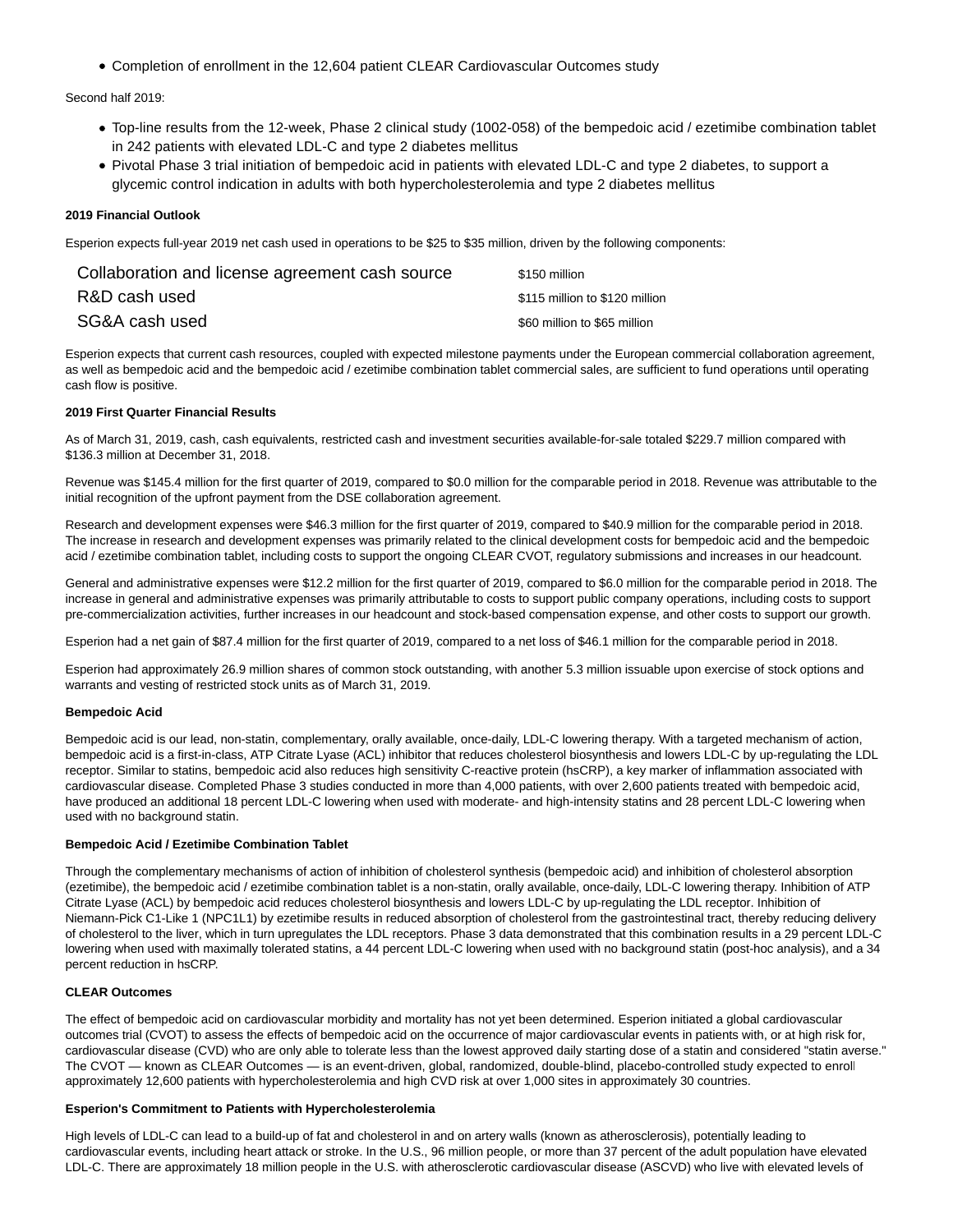LDL-C despite taking maximally tolerated lipid-modifying therapy — including individuals considered statin averse — leaving them at high risk for cardiovascular events. More than 50 percent of ASCVD patients who are not able to reach their LDL-C goals with statins alone need less than a 40 percent reduction to reach their LDL-C threshold.

Esperion's mission as the Lipid Management Company is to deliver once-daily, oral therapies that complement existing oral drugs to provide the additional LDL-C lowering that these patients need.

#### **The Lipid Management Company**

Esperion is the Lipid Management Company passionately committed to developing and commercializing complementary, cost-effective, convenient, once-daily, oral therapies for the treatment of patients with elevated LDL-C. Through scientific and clinical excellence, and a deep understanding of cholesterol biology, the experienced Lipid Management Team at Esperion is committed to developing new LDL-C lowering therapies that will make a substantial impact on reducing global cardiovascular disease; the leading cause of death around the world. Bempedoic acid and the bempedoic acid / ezetimibe combination tablet are targeted therapies that have been shown to significantly lower elevated LDL-C levels in patients with hypercholesterolemia, including patients inadequately treated with current lipid-modifying therapies. For more information, please visit [www.esperion.com a](https://www.globenewswire.com/Tracker?data=B1sJl3AmB-zLECqg8wzYYLVkrRz-9_LKgjYJfbPp6DaRkohPtU_V0y_bVE-S-WEgB4ZM9c7n2pBLBgmr5dSxH2dvt8_cXYPeW4gP9rvsYuI8Vlc6TpKeYIG6VRVM8bQf4Gkht1RYJ50TtpDA4sBO7UXoOx5fj_atKY0XyIAiK7OuO5Gt3821tUN6i7YI5yA6l1okRHuxNC5ZpTDbiye7oVC7_WdAdszcuzyPgZWbrWI=)nd follow us on Twitter a[t https://twitter.com/EsperionInc.](https://www.globenewswire.com/Tracker?data=zW1GUN6ik6rRjNu_iFeNnZbP4KOL_1O1UgjMRSXZPouPM1XaBTOwucUz5ycFnpmY_kuzOF1bzOnGTdi7gTuRObBzxLh5aBXNVEogD1VVSghsLnMk7EpNrwPykn0vY2emHQxh-jfDb1YfooyPtHMI0Xlunp4n4CXzSOFkYqG8OaCFi_WPTXcN0XuA9Cx2sqm_JWlyyJqoiMCsW4TnWsKrzj_EqfE_iiPm8rGi4crn5YRWP1RJ8KSa6RQOSj_ZSHPeIyKyKCodDTUmJiWqXYlF-EApZLxdBJiukSOYAcrqHMNOwKVYwhwMkHb0Anp7eADaRh4gsr2O6hhxDntQ203qI6G52EdeNV0hthSVmER-hpiPIv1k2qda2A5QTfjSiidISAcAhyltaE9F6TqLv3KIPEJ3B7GMGDIBNDWHEH5XJFMtASLlVzd3NyuZRS1Nyx74D_5ytcnowRCh893XFRUoIvGH0SabmJhptKLV9pphBXOf4JUbk7b9K9iK9Dy7VtMZ2ZUlssg15iubXV67gl0KIZGVckyZYrR2ZUp6uzwDNBU5Ff3kuZBhr5ToFufPFQRd)

#### **Forward-Looking Statements**

This press release contains forward-looking statements that are made pursuant to the safe harbor provisions of the federal securities laws, including statements regarding the regulatory approval pathway for bempedoic acid and the bempedoic acid / ezetimibe combination tablet and the therapeutic potential of, clinical development plan for, bempedoic acid and the bempedoic acid / ezetimibe combination tablet, including Esperion's timing, designs, plans and announcement of results regarding its CLEAR Outcomes study and other ongoing clinical studies for bempedoic acid and the bempedoic acid / ezetimibe combination tablet, timing for the review and approval of the NDAs and the MAAs and Esperion's expectations for the market for therapies to lower LDL-C, including the market adoption of bempedoic acid and the bempedoic acid / ezetimibe combination tablet, if approved, Esperion's cash position and financial outlook, and the expected upcoming milestones described in this press release. Any express or implied statements contained in this press release that are not statements of historical fact may be deemed to be forward-looking statements. Forward-looking statements involve risks and uncertainties that could cause Esperion's actual results to differ significantly from those projected, including, without limitation, delays or failures in Esperion's studies, that positive results from a clinical study of bempedoic acid may not be sufficient for FDA or EMA approval or necessarily be predictive of the results of future or ongoing clinical studies, that notwithstanding the completion of Esperion's Phase 3 clinical development program for LDL-C lowering, the FDA or EMA may require additional development in connection with seeking regulatory approval, that existing cash resources may be used more quickly than anticipated, and the risks detailed in Esperion's filings with the Securities and Exchange Commission. Esperion disclaims any obligation or undertaking to update or revise any forward-looking statements contained in this press release, other than to the extent required by law.

#### **Esperion Therapeutics, Inc.**

# **Balance Sheet Data (In thousands) (Unaudited)**

|                            | March 31,<br>2019 |            | December 31,<br>2018 |            |
|----------------------------|-------------------|------------|----------------------|------------|
| Cash and cash equivalents  | \$                | 174,836    | -\$                  | 36,973     |
| Working capital            |                   | 175.196    |                      | 78,299     |
| Investments                |                   | 53,692     |                      | 99,293     |
| Restricted cash            |                   | 1,193      |                      |            |
| Total assets               |                   | 236,482    |                      | 143,451    |
| Common stock               |                   | 27         |                      | 27         |
| Accumulated deficit        |                   | (510, 722) |                      | (598, 101) |
| Total stockholders' equity |                   | 175,010    |                      | 79,118     |

### **Esperion Therapeutics, Inc.**

# **Statement of Operations (In thousands, except share and per share data) (Unaudited)**

|                       |     | <b>Three Months Ended</b><br>March 31, |  |      |
|-----------------------|-----|----------------------------------------|--|------|
|                       |     | 2019                                   |  | 2018 |
| Revenues:             |     |                                        |  |      |
| Collaboration revenue | \$. | 145,419 \$                             |  |      |
| <b>Total Revenues</b> |     | 145,419                                |  |      |
|                       |     |                                        |  |      |